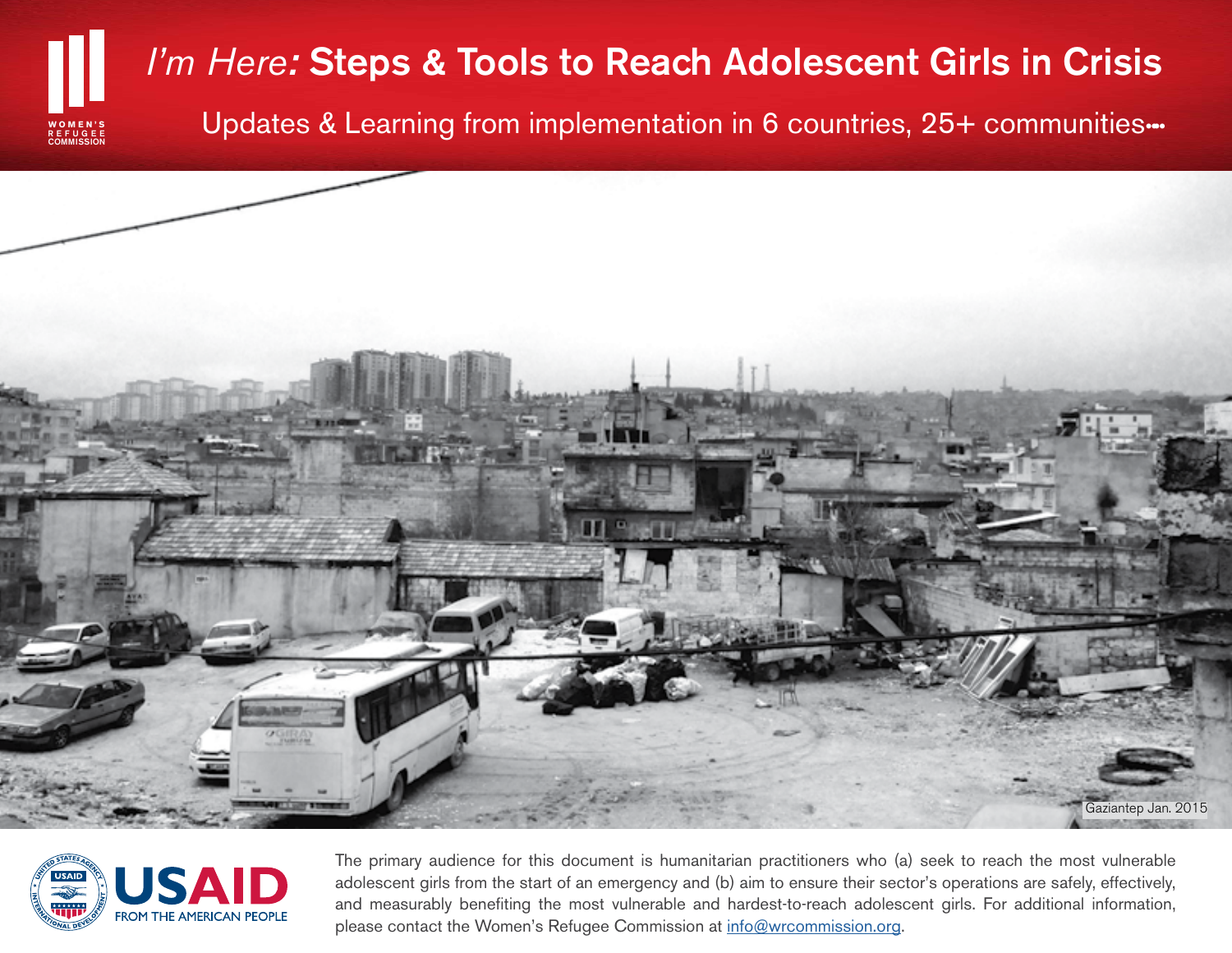## Why is change necessary? The status quo isn't working.

Most humanitarians intuitively understand that crises do not impact everyone equally; not everyone has access to the same information, resources, or social networks to safely navigate a crisis. One of the most marginalized and consistently overlooked populations by humanitarians, according to real-time evaluations, is adolescent girls. A default, one-size-fits-all reflex persistently bundles adolescent girls' needs and vulnerabilities with those of younger children or adult women. This status quo approach relies on misplaced assumptions that compromise all adolescent girls' safety and well-being. In addition, this "business as usual" practice disproportionately sidelines the most vulnerable girls who are least likely to safely access life-saving services or, if available, targeted programs.

Shifting this status quo is necessary for the humanitarian community to better meet the needs of adolescent girls and their families. New field-tested approaches, tools, and collaborations can help.

The reality is that adolescent girls (10-19 years)—who account for an increasing proportion of displaced persons—are at a comparative disadvantage both before and after humanitarians arrive to support displaced populations. Flight intensifies these disadvantages. Because of their age and sex, the roles and responsibilities that adolescent girls assume during crises swiftly isolate them, funnel them into adult roles, leave them dependent on others, and make them vulnerable to exploitation, abuse, and violence. Compared to their male peers or to adults, adolescent girls disproportionately lack the information, skills, and capacities to navigate the upheaval that follows displacement. Limited assets, agency, and mobility restrict girls from accessing life-saving resources, information, and social networks. Even well-meaning relatives isolate girls within their homes, shielding them from real threats, but also from programs that could benefit them.

Adolescent girls' needs and vulnerabilities vary based not only on the social and gender dynamics that constrict their lives and infringe upon their rights, but also on how humanitarian sectors respond (or do not respond) to their specific needs, risks, and disadvantages. Adolescent girls' isolation and their gender-based vulnerabilities have implications for how all humanitarian actors set out to achieve their goals and objectives; adolescent girls' safety and well-being are not solely the concern of gender advisors, protection officers, or "those girl-focused" organizations. Being more responsive and accountable to adolescent girls from the start of an emergency is everyone's responsibility. It also advances results.

From the shadows. At the onset of a crisis, taking proactive steps to identify and engage *all* girls helps to ensure that they can access lifesaving services without experiencing violence, abuse, or exploitation. If girls have been consulted and are able to safely access emergency services, humanitarian actors and development practitioners who respond after the acute phase are well positioned to deliver evidencebased interventions. Actions taken in the early days of a response are an opportunity to support girls' development and actualize their rights.

When needs outpace resources and where practitioners are pressed for time, informed decisionmaking that safely links adolescent girls to life-saving resources and to substantive programs may seem unrealistic. It's not.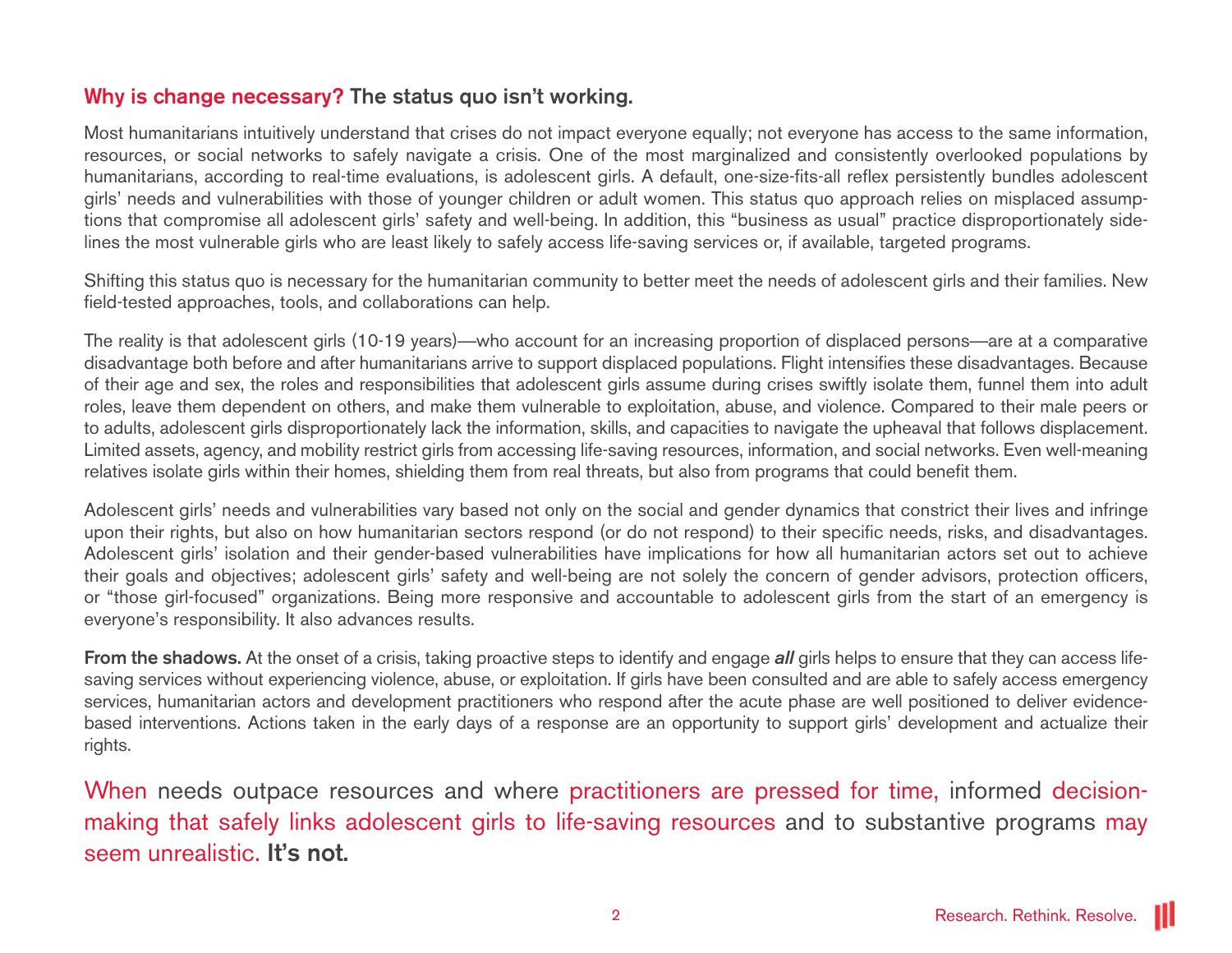## What change is necessary? Be proactive, intentional, and data driven.

Humanitarians' choices during emergency preparedness, planning, and response have implications for adolescent girls' survival, for their recovery, and for their resilience against violence and future shocks. Yet, a pervasive belief exists within the humanitarian community that the weeks immediately after an emergency are not a reasonable time for nuanced delivery of aid. The rationale is that overwhelming need, weakened infrastructure, and limited capacity offer little time for data collection, analysis, and use; emergency work is somewhat generic and the best actors can do is to avoid intentionally excluding people.

Here's a commonplace statement: "We build the facilities, distribute the aid without prejudice, so everyone has access." The problem, however, is a lack of intentional inclusion—merely making a service available is insufficient. Additionally, when asked how humanitarian operations benefit girls, another common response from practitioners is, "We don't do girl programming." This response mistakenly diverts the responsibility to reach adolescent girls onto a few select advisors, sectors, or agencies.

Ensuring adolescent girls benefit from relief operations is every sector's responsibility. It requires all actors to be proactive, intentional, and data-driven. Action and analysis are not mutually exclusive; these are mutually reinforcing concepts that enable more effective and accountable humanitarian response.

### Is change possible? Yes!

Based on a literature scan and key informant interviews with more than 100 practitioners carried out in 2013, the Women's Refugee Commission (WRC) set out to identify a series of accessible steps and tools that produce "actionable information." Most practitioners requested support in translating their commitment into concrete, programmatic actions that benefit adolescent girls.

In April 2014, the WRC piloted a new approach in South Sudan. The result: the *I'm Here* [Approach](http://wrc.ms/ImHere-page)—a series of steps and complementary field tools. Since the first pilot, the WRC and its operational partners have adapted the *I'm Here* Approach for implementation in more than 25 communities across six humanitarian settings. Each implementation has generated new learning, new adaptations, and new field tools. Each implementation has made clear that change *is* possible change that most always starts when practitioners view the actionable information and utter three words: "I didn't know." What often follows this moment is practitioners themselves identifying opportunities to improve response.

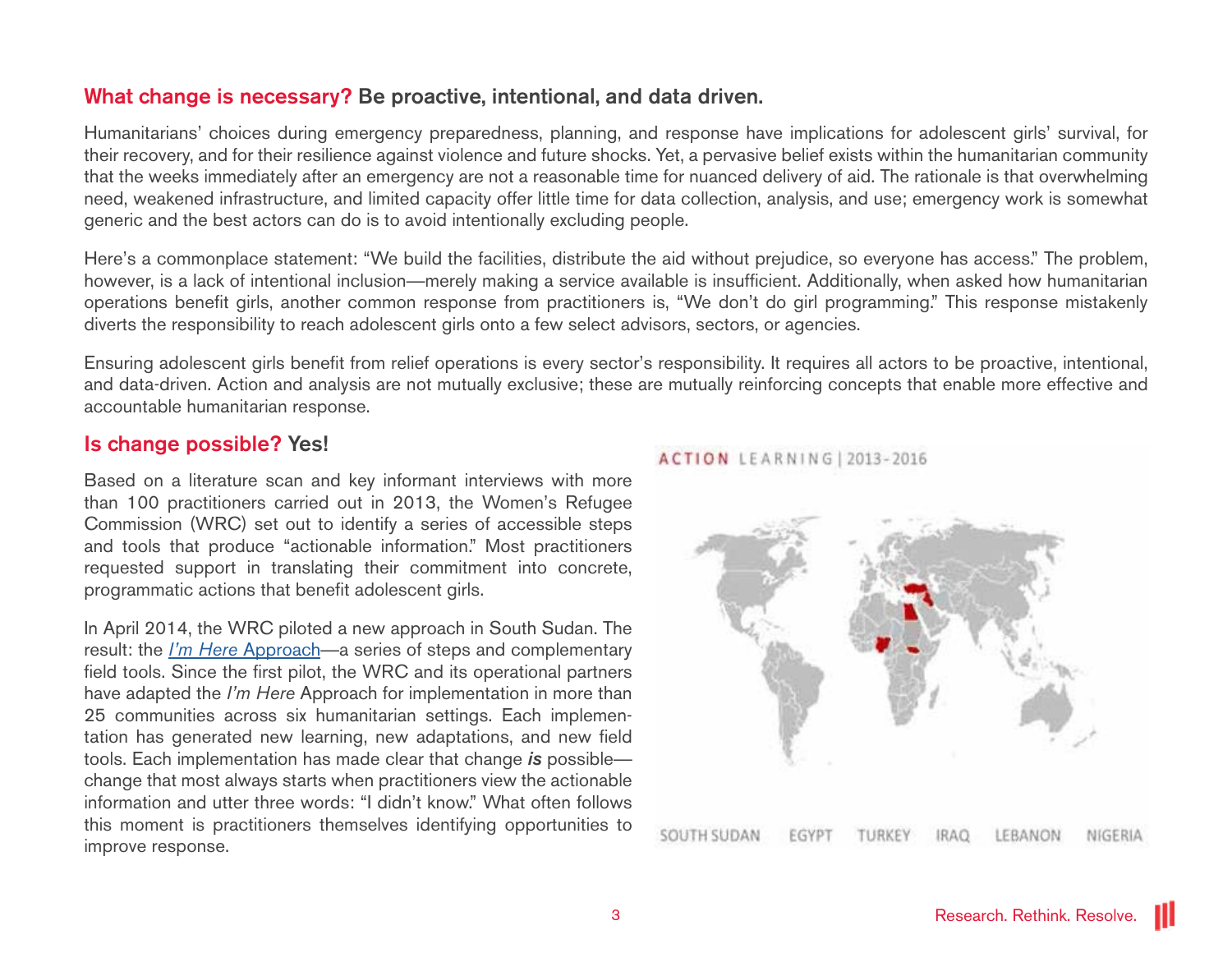## What Is the *I'm Here* Approach?

The *I'm Here* Approach refers to a series of steps and a complementary set of smartphone-based tools that rapidly enable humanitarians to:

- 1. Use GPS technologies to identify and map existing services within a predetermined service-area, as defined by girls' mobility;
- 2. Produce a context-specific profile of the hardest-to-reach adolescent girls (and boys) within the service area where humanitarian operations are underway or are being planned;
- 3. Assess if current/ongoing operations are reaching and inclusive of the most vulnerable adolescents;
- 4. Identify priority needs, protection concerns, and proposed solutions from adolescents themselves; and
- 5. Inform the design and implementation of asset-building programming tailored to specific adolescents.

The *I'm Here* implementation—the capacity building, the steps, the tools, the results, the outputs—provide insights to the following questions:

- » What key resources exist within the service area where <insert humanitarian actor> plans to design programming for adolescent girls? And what differences exist between each area?
- » What is the vulnerability-capacity profile of adolescent girls (and boys) within each service area, with an emphasis on noting the baseline numbers of harder-to-reach sub-populations of adolescent girls, for example, out-of-school and married girls? How are vulnerability-capacity profiles different or the same for girls and boys within, and across, service areas?
- » What should be the baseline estimates for the number of girls reached, specifically girls from vulnerable, harder-to-reach subpopulations?
- » What are adolescent girls' (and boys') self-expressed priority needs and fears, with an emphasis on seeking insights among girls and boys who have similar experiences and vulnerabilities?
- » What are the program implications, based on the actionable information collected through the service-area resource scan, the adolescent mapping, and the targeted focus group discussions?
- » What are the priority considerations for humanitarian operations, with respect to immediately mainstreaming adolescent girls into operations and to designing targeted programming as soon as possible?

*I'm Here*—steps and complementary field tools to help humanitarian actors reach the most vulnerable adolescent girls and be accountable to their safety, health, and well-being from the start of a response to crisis.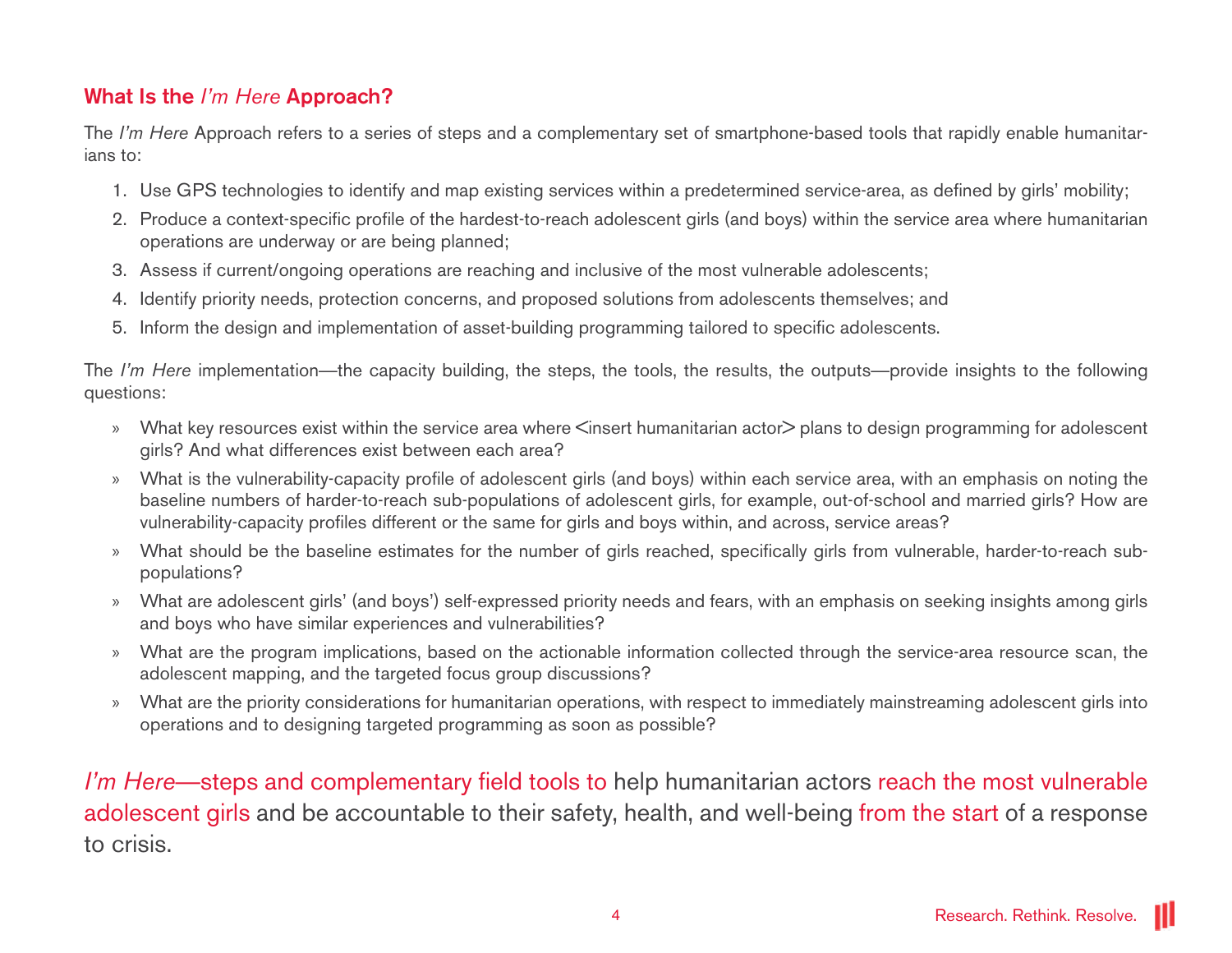## *I'm Here* Approach

To be carried out within a defined area that humanitarian organizations, sectors or coordinating bodies deliver emergency information and services:

### The Steps

I dentify the specific crisis-affected community where displaced adolescent girls are concentrated and map its key service points where humanitarian actors are delivering emergency information and services. Be attentive to services provided by host communities.

**Wake visible the diverse context-specific profile of adolescent girls, identify girls based** on basic vulnerability and capacity categories, e.g., age, education, disability, marital status, accompaniment status, and childbearing status. Be gender synchronized: also identify boys.

Hold group meetings with adolescent girls of similar vulnerabilities or capacities to learn girls' top-line needs, fears, and protection concerns, as well as to record the vital information, skills, and assets they need. Be inclusive of girls with disabilities and engage caregivers.

Elaborate specific plans that respond to the context-specific profile of girls' vulnerabilities, capacities, needs, and risks, e.g., link girls to adolescent-sensitive services, set up safe and inclusive physical spaces where girls can immediately learn and receive vital information and services, and, as soon as possible, benefit from targeted, asset-building support.

**Rally support across humanitarian sectors and local actors** to be active partners who ensure adolescent-sensitive emergency response, strategies, indicators and rights across all sectors and clusters.

**Engage the capacity of adolescent girls** to continuously inform and actively support humanitarian response and recovery operations.

### The Tools

Service area resource scan using GPS smartphone applications.

Adolescent smartphone-based mapping tools, including the *Girl Roster* developed by the Population Council and *Boy Matrix*  and *Inclusion Now* developed by the WRC.

Focus groups via the Participatory Ranking Methodology developed by scholars at Columbia University.

Assumption Crosscheck Exercise, Actionable Insights PPT, Availability Snapshot PPT, Emergency Girl Integration Matrix, & *I'm Stronger* Core Indicators developed by WRC to support response design, implementation, and evaluation.

Real-time monitoring tool & analytics dashboard to facilitate analysis and decision-making, to monitor collective action, and to track girls' use of existing services and changes in their protective assets (forthcoming).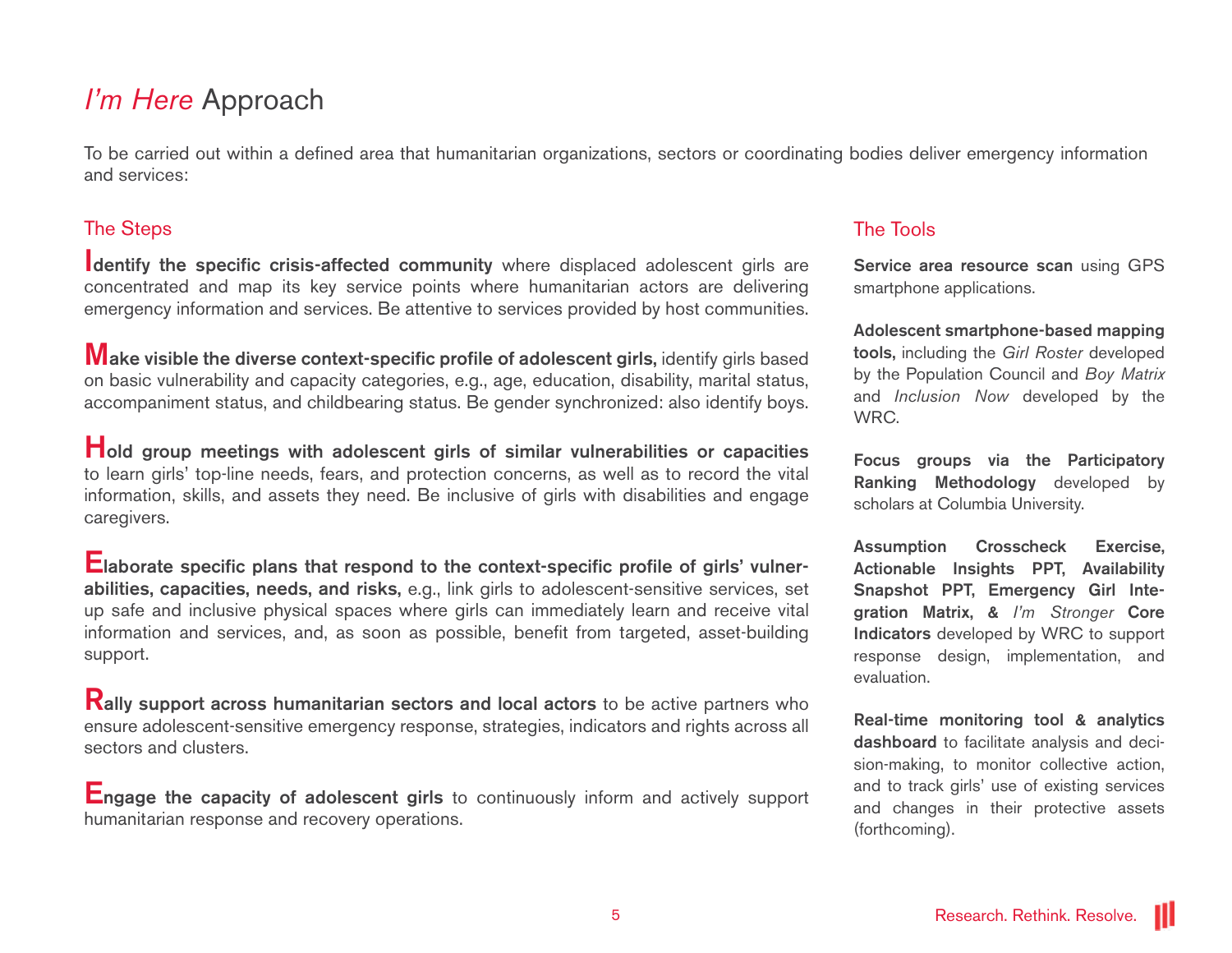## Overview: Action Learning 2013–2016

#### South Sudan—April 2014, April 2016

Operational Partner: ACF International, Oxfam

#### Donor: USAID/OFDA

Key Learning: The initial pilot demonstrated that the tools—specifically the service-area scan, *Girl Roster* and PRM focus groups—could not only be applied in an IDP camp setting, but also generate actionable information for improved decision-making. The second implementation focused on promoting girls' safer livelihoods by integrating *I'm Here* and the WRC Cohort Livelihood and Risk Analysis (CLARA) tool. Detailed summary for pilot implementation available [here.](http://wrc.ms/ImHere-fieldtest) Case-study report on *I'm Here*-CLARA pilot available [here.](https://www.womensrefugeecommission.org/girls/resources/1362-girls-safe-livelihoods)

#### Egypt—January 2015

Operational Partner: Save the Children Egypt, with UNHCR support

#### Donor: Nike Foundation

Key Learning: The first implementation in an urban setting demonstrated that the approach and tools could be used in concert with UNHCR registration data. Additional learning: adolescent girls' involvement in service-area scan offers valuable insights; a tele-bank implementation model is possible; and girls' safe participation in implementation is possible, and meaningful. A first-person account and video available here.



#### Turkey—February 2015, ongoing

Operational Partner: Mercy Corps

Donor: Oak Foundation

Key Learning: Door-to-door implementation is possible. Refugee and local youth—who together spoke Arabic, Turkish, and Kurdish collaborated and led field work. A Mercy Corps/ WRC implementation brief available [here.](http://wrc.ms/AG_Gaziantep)

New Output: Contact list, encrypted and colorcoded by vulnerability and designed to support targeted engagement. Also, developed the ability to sort the *Girl Roster* by nationality (a proxy for displacement).

#### Nigeria—March 2016

Operational Partner: Mercy Corps

#### Donor: USAID/OFDA

Key Learning: Implementation in 6 crisisaffected areas across 3 states highlighted that girls' vulnerabilities are a combination of their displacement and gender. For example, in some areas, girls from host and IDP families are equally vulnerable.

#### Iraq—June 2015, ongoing

Operational Partner: Mercy Corps

#### Donor: Oak Foundation

Key Learning: The approach and tool can be used to inform the start of a targeted intervention for adolescents—girls and boys. Additionally, the implementation process provides insights for staff, and participant consent is tracked electronically, inclusive of why consent is not secured.

New Tool: *Boy Matrix*, a mobile-based mapping tool that captures boys' topline vulnerability-capacity profiles—a complement to the *Girl Roster* to promote equity and gender-synchronized response.

New Outputs: Actionable Insights & Availability Snapshot PowerPoints—two slide decks that capture top-line information for decision-making.

#### Lebanon—October 2015, ongoing

Operational Partner: Danish Refugee Council

Donor: US State Department (BPRM)

Key Learning: Field teams able to identify and engage already-married girls, girls at risk of child marriage, and girls with disabilities or who live in a household with an adult who has a disability.

New Tool: *Inclusion Now*, a mobile-based module that adapts the Washington Group's [Short Set of Questions on Disability](http://wrc.ms/CDC-WG-shortset) for use in humanitarian settings. Additionally, the *Boy Matrix* is now inclusive of ability to rapidly sort by nationality and boys' accompaniment status.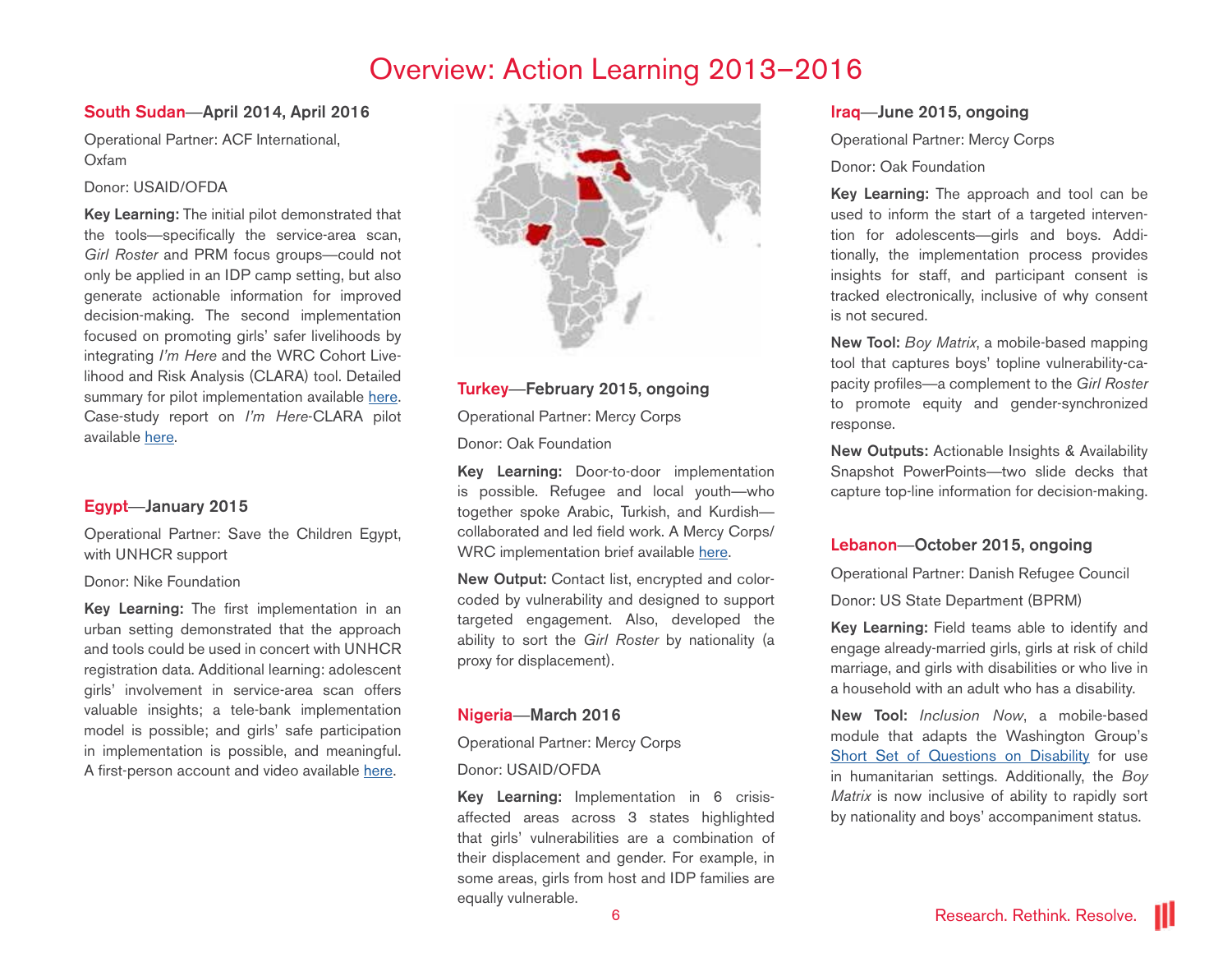Key Message: Vulnerability-capacity profiles are context-specific to the humanitarian setting. Girls with greater agency and support are more likely to access available services. The imperative is on actors to be inclusive of and accountable to the most vulnerable, hardest-to-reach adolescent girls.

Adolescent Girls' Vulnerability-Capacity Profiles\*



*Results from the Girl Roster, developed by the Population Council*

<sup>\*</sup> The purpose of this chart is to demonstrate that it is possible to identify and be inclusive of the most vulnerable segments of adolescent girls, their brothers, and their families. It collapses select Girl Roster results to visually capture macro-level differences across countries. Therefore, the chart masks the critical, context-specific differences that exist across different humanitarian settings within the same country. The Girl Roster and Boy Matrix, for example, capture and present information by the following age categories: 10-11; 12-15; 16-18, 19-24.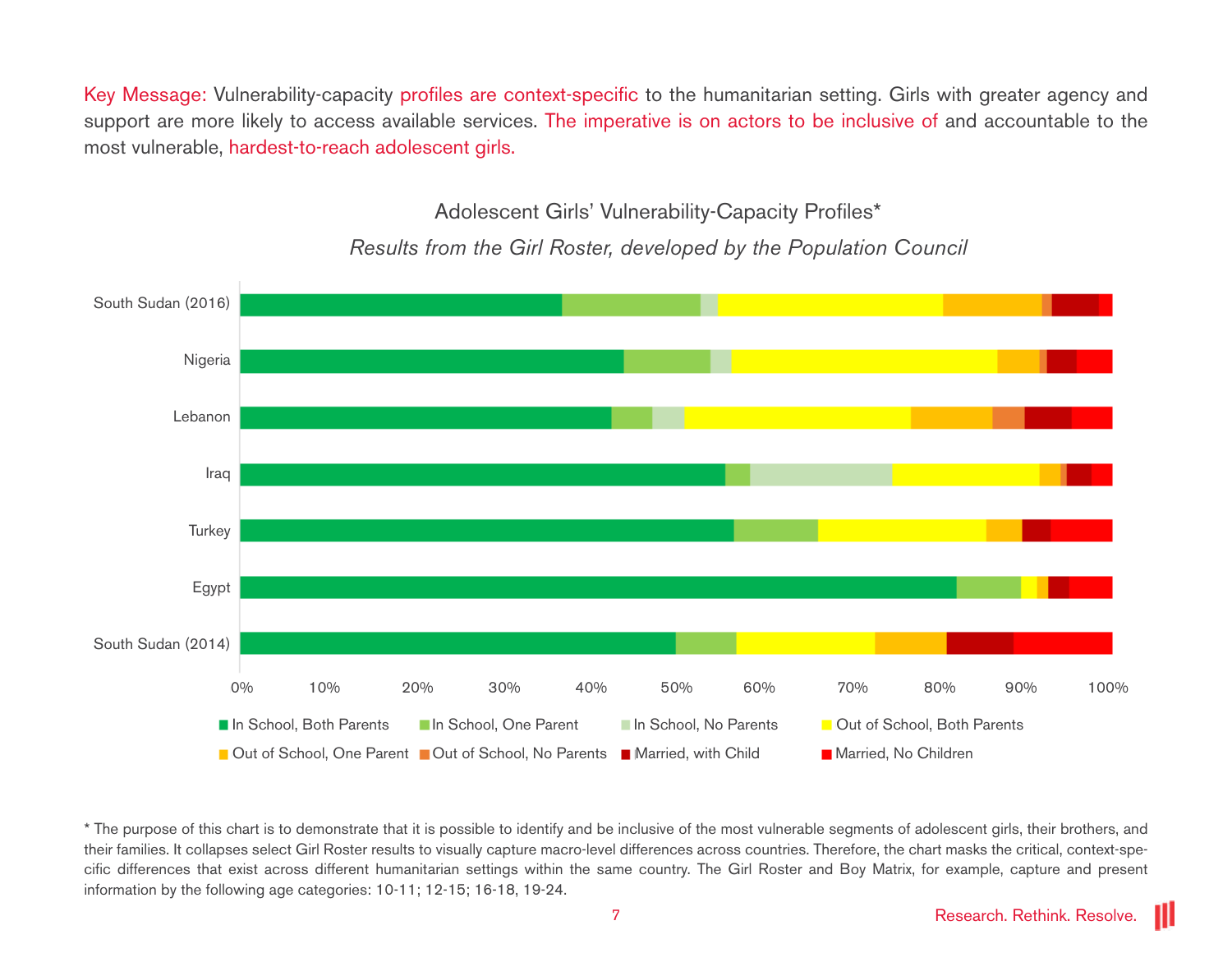## What are the next steps for the action learning agenda? To document, to refine, to engage, to catalyze change in practice.

Next steps for this learning agenda focus on field documentation, tool refinement, and stakeholder engagement. In collaboration with a diverse range of partners across sectors and settings, the aim is to catalyze changes in humanitarian practice that deliver results for *all* adolescent girls within a crisis-affected community, inclusive of the most isolated and hardest-to-reach girls.

Field documentation. In the coming year, the WRC will continue to document how *I'm Here* implementation informs operational decision-making and results in improvements in girls' safety, health, and well-being. Field learning has confirmed that humanitarian actors can rapidly generate an actionable snapshot of the number of girls who are heads of households, pregnant, parenting, married, out of school, unaccompanied, or who have disabilities. Even in settings where staff capacity to facilitate focus groups is limited, field learning has confirmed that humanitarians can also incorporate input from girls' themselves, their brothers, and their parents. With this information, humanitarians across different sectors can link girls to life-saving services and mainstream their safety. However, the *I'm Here* Approach and tools are a starting point, not the end goal for this work. As a result, WRC commits to monitoring how previous, current, and future implementations facilitate improved response.

Tool refinement. Based on partners' feedback, WRC will continue to improve existing tools and create new ones. Field learning has already revealed a key gap in the tool suite: the inability to monitor girls' use of existing life-saving services and their participation in targeted programs that confer protective effects against gender-based violence. In the coming year, the WRC will work with partners to develop and pilot real-time monitoring tools. This work will take place in concert with a multi-stakeholder initiative to develop data visualizations that better enable field staff to make informed decisions after *I'm Here* implementation. The planned output: a step-by-step guide on how to implement the *I'm Here* Approach, inclusive of different sectors' insights and of updates to all profiling tools (*Girl Roster*, *Boy Matrix*, and *Inclusion Now*).

Stakeholder engagement. To date, the WRC has principally supported partners that are implementing programs focused on building girls' protective assets, including safer livelihoods. The WRC will continue providing technical assistance with capacity building and field implementation. In the coming year the WRC will strategically engage a diverse range of humanitarian practitioners, clusters, and mechanisms. The goal is to identify entry-points for collaboration, specifically how to cross-pollinate, adapt, and permeate learning from this action research with, and for, adolescent girls. This strategic engagement will marry learnings, avoid duplicating efforts, and seek to harmonize response through capacity building. The aim: to catalyze collective change in practice. The WRC will carry forward this work in concert with the Girls in Emergencies Collaborative—a group of international NGOs that has united around a statement and ["three urgent, doable actions"](http://wrc.ms/Girls-statement): (1) To identify and gather critical information about girls in the earliest days of an emergency when risks may be the highest; (2) To develop specific and visible mechanisms that connect girls to basic human needs services and logistical support; and (3) To engage girls in the relief and recovery process.

"I didn't know. And with this information, I can do something. Not acting decisively after seeing this would be wrong, maybe irresponsible."

— Field staff, South Sudan

"This is great. It's so much easier … We can do this."

— Field staff, Iraq

"*I'm Here*, where is the meeting for girls?"

— 12-year-old displaced adolescent girl, South Sudan.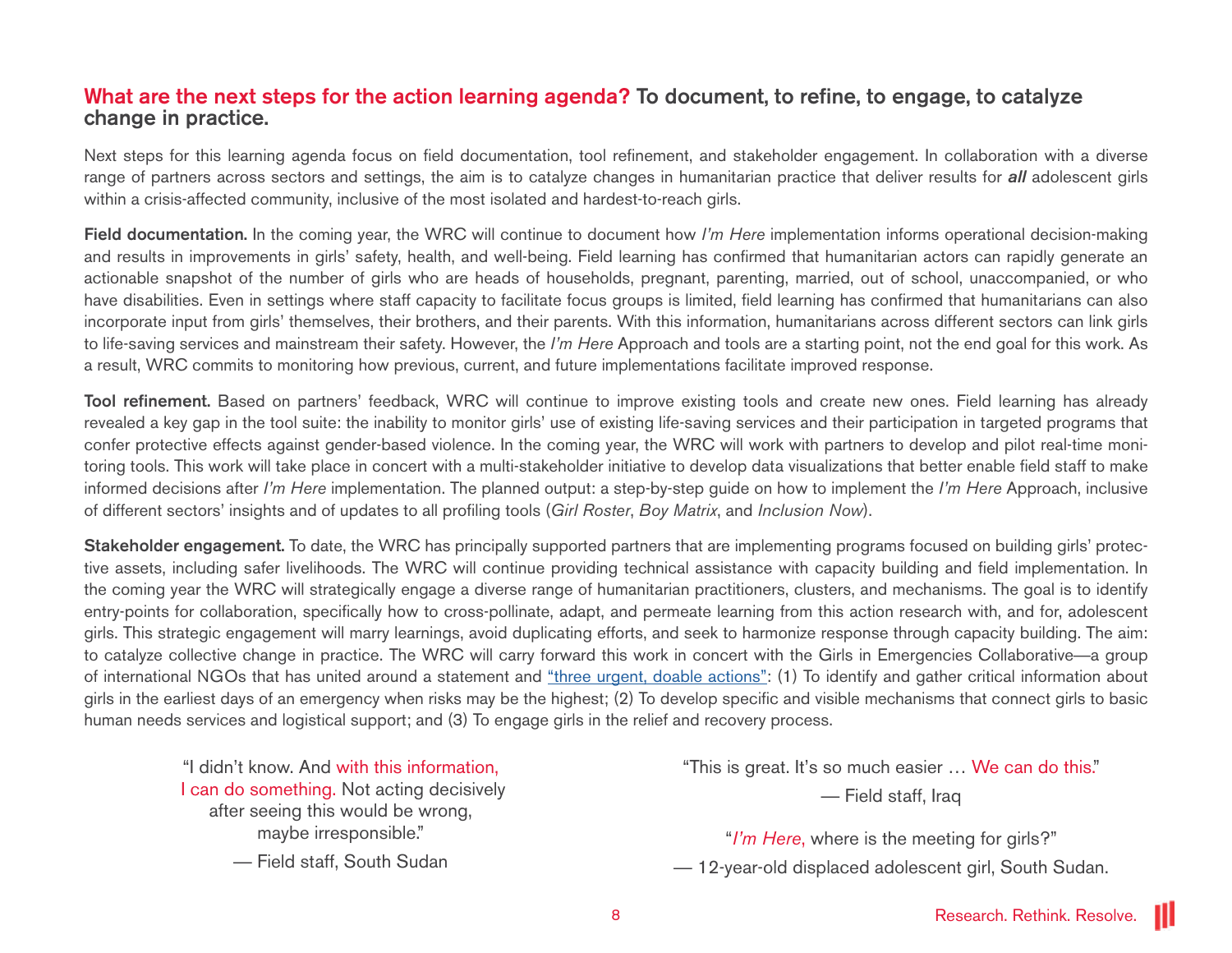## Annex I – Immediate Considerations for Mainstreaming

From the start of a humanitarian response, every sector can mainstream adolescent girls into their responses. For example:

## FOOD & NUTRITION

- » Are food security and nutrition indicators disaggregated by sex and age?
- » Have consultations with adolescent girls informed distribution times and sites?
- » Are adolescent girls' nutrition needs noted in needs assessments, e.g., iron deficiency?
- » Are young adolescent mothers and their food and nutrition priority needs addressed in strategies and service delivery?
- » Is there consideration for adolescent girls' roles in caring for families and dependents, e.g., decisions regarding size of rations, appropriateness of rations, distribution channels, and the monitoring of distribution, collection, and use?
- » Are there school feeding programs to encourage girls' school attendance/retention?
- » Are older girls engaged in food distributions and field monitoring?

## WATER, SANITATION, AND HYGIENE (WASH)

- » Females often hold the primary responsibility for water collection and use. Have consultations with adolescent girls informed WASH sector's understanding about adolescent girls' roles, responsibilities, and needs in ensuring household water supplies are met?
- » Are the location of bore holes, water points, and latrines decided upon in consultation with adolescent girls? Are water supplies accessible and safe for adolescent girls (as well as for women and men)?
- » Are sanitation and hygiene messages and kits adolescent friendly in content, structure, and delivery? Schools or formal learning centers should not be the only dissemination strategy.
- » Are privacy and sanitary needs for girls' menstrual hygiene addressed?

## HEALTH

- » Are adolescent girls' priority needs and risks incorporated during the implementation of the Minimum Initial Services Package for reproductive health?
- Are adolescent mothers and pregnant girls identified and safely referred to health services?
- » Are health practitioners—both international and local staff—adequately trained to deliver adolescent-friendly sexual and reproductive health services and to recognize and report signs of abuse or violence? The ratio of female-male health staff should reflect the composition of the population.
- » Are birth control information and methods and family planning services available to adolescent girls?
- » Have adolescent girls been consulted on the hours that health facilities operate?
- » Are key, life-saving health messages tailored to adolescent girls' developmental stages and delivered via channels that reach (most-at-risk) girls?
- » Are food security and nutrition indicators disaggregated by sex and age?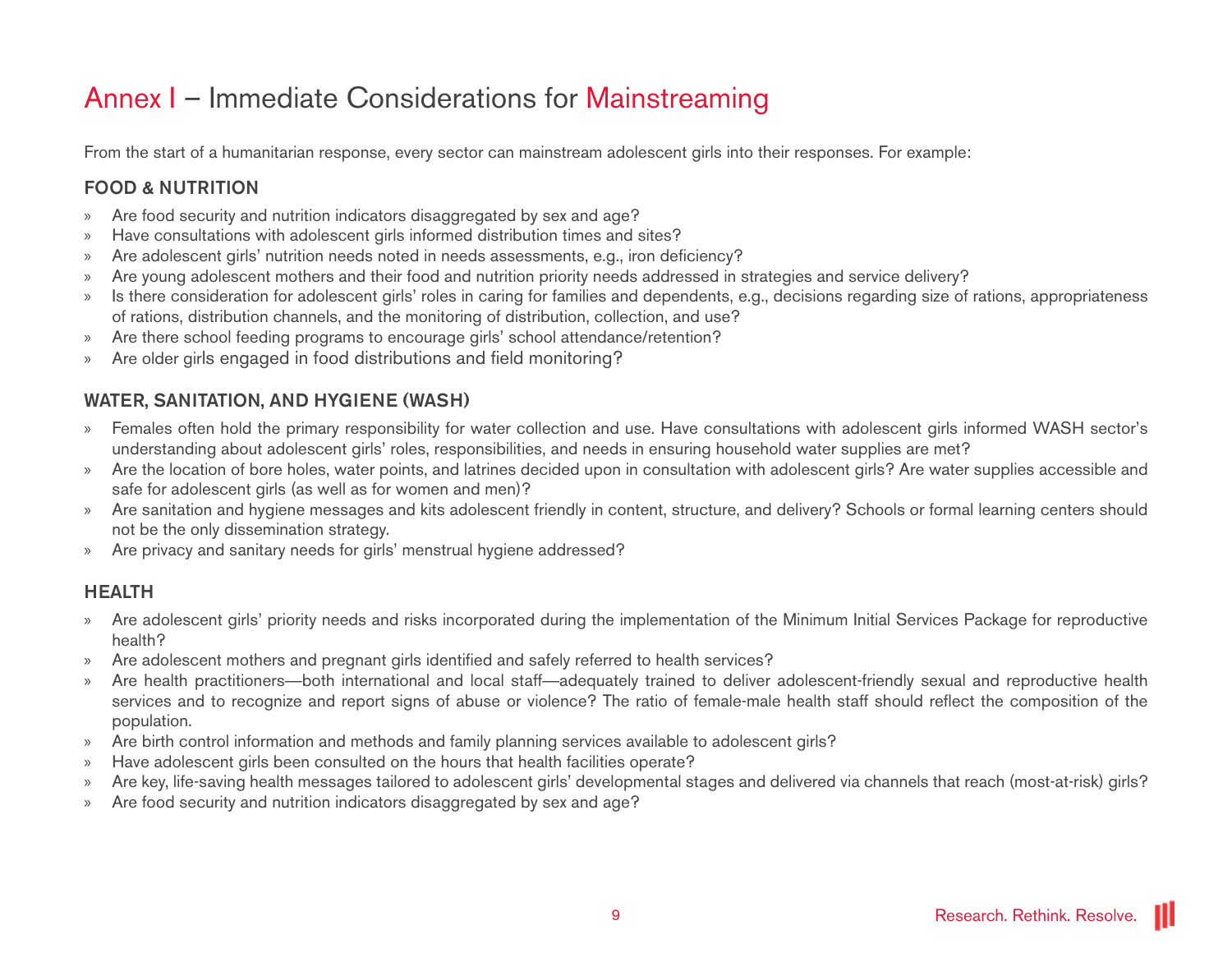## SHELTER, CAMP COORDINATION AND CAMP MANAGEMENT (CCCM)

- » Have adolescent girls been consulted on camp layout and the location of services?
- » Are girls able to safely access available services?
- » Is lighting adequate for safe use of latrines and water points at night?
- » Have safety mapping exercises been carried out in the camps to identify unsafe areas and plans put in place to make those locations safer for girls?
- » Are girls able to participate in camp management structures?
- » Have girls' groups and youth groups been established within the camps? Do girls have a voice in camp management decisions?
- » Have safe spaces for girls been identified?
- » Have girl-only times been established at youth centers?
- » Do girls have the same opportunities as boys to engage in recreational activities? Are times at sporting venues and recreational centers (e.g., soccer pitches and "youth centers") reserved for girls?

### PROTECTION

- » Were adolescent girls consulted to record their protection risks and concerns, including areas where they feel insecure and their recommendations for improving their safety and access to services?
- » Are physical spaces where adolescent girls can convene and receive age-appropriate information and/or services available to them?
- » Is a system in place to identify and register unaccompanied adolescent girls?
- » Based on the vulnerability profile of adolescent girls in the service-delivery area, are girls' unique protection risks taken into account by actors across sectors?
- » Are the context-specific protection risks (e.g., kidnapping, human trafficking, child marriage, sexual abuse, recruitment into armed groups) being mitigated by strategies and humanitarian action?

## EDUCATION

In consultation with girls, families, and camp committees:

- » Are informal learning opportunities for out-of-school adolescent girls established?
- » Are barriers to adolescent girls' participation in formal schooling being addressed?
- » Are bridging and accelerated learning opportunities available to girls to assist with re-entry into formal education?
- » Are daily routines, caretaking responsibilities, and time poverty considered in learning initiatives (formal and informal) for adolescent girls?
- » Are emergency education initiatives inclusive of girls with heightened vulnerabilities, including unaccompanied adolescent girls, out-of-school girls, married girls, young mothers, and adolescent girls with disabilities?
- » Are incentives needed to promote girls' school attendance and retention, such as school feeding programs, extra distributions of non-food items, or conditional cash transfers?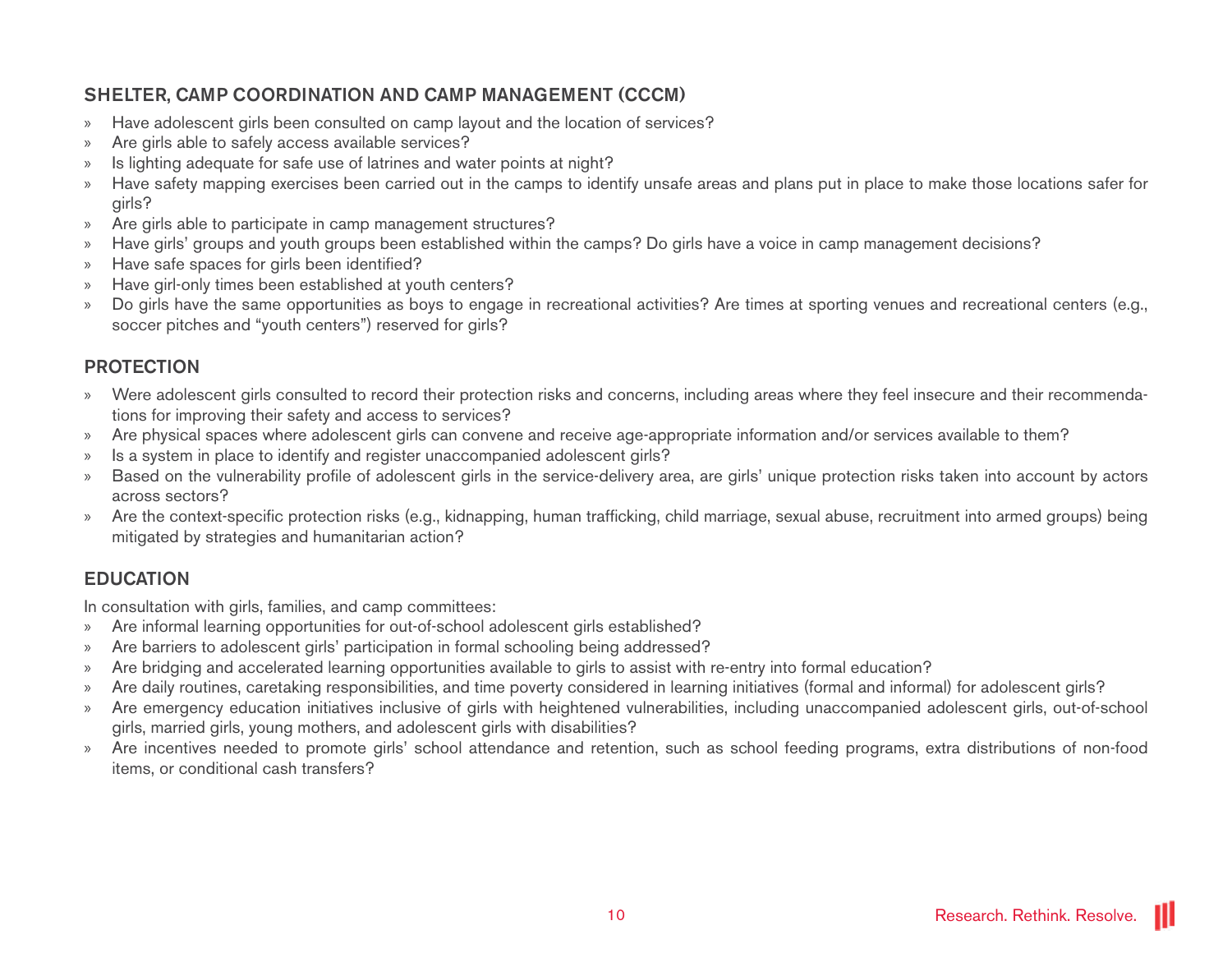## Annex II – Considerations for (as Soon as Possible) Targeted Programming

In addition to modifying relief efforts based on results from *I'm Here* implementation, particularly girls' inputs and results from the *Girl Roster* developed by the Population Council, humanitarian actors should design targeted, girl-centered programs that respond to the context-specific profile of adolescent girls as soon as possible. Based on the 2014 WRC report *[Strong Girls, Powerful Women:](http://wrc.ms/strong-girls-report) Program Planning and Design for Adolescent Girls in Humanitarian Settings*,\* the WRC recommends:

- » Allocating and prioritizing time for staff to consult with girls Participatory consultations help ensure that interventions are responsive to girls' needs, concerns, and capacities in the crisis-affected area where staff oversee relief and recovery operations.
- » Setting up safe spaces to bring girls together With girls' input, identifying a physical space promotes safety and establishes a platform through which to deliver targeted programming.
- » Maintaining a focus on girls as the primary beneficiaries Center interventions on girls, create girl-centered indicators, and involve them at every step of the response and recovery cycle.
- » Integrating mentorship and leadership models into programs Girls and communities mutually benefit from mentorship and leadership. Strong networks of girl leaders improve the status of females in the community.
- » Integrating programs with critical health-related information and services, as well as economic strengthening activities Adolescence is a critical time for girls' sexual and reproductive health (SRH) and for them to acquire skills that support their development. Interventions should ensure that girls receive adolescent-friendly and age-appropriate SRH information and services, as well as the financial literacy, savings, and vocational skills training that can improve girls' well-being and opportunities.
- » Ensuring programs are developmentally and contextually appropriate Health and life skills activities for younger girls should focus on different issues than for pregnant, married, and parenting girls; for financial literacy skills, interventions should help younger girls to practice saving and older girls to access loans.
- » Involving men and boys in programs as partners and allies Men and boys can be supportive allies who support and enable girls' participation and improved outcomes for girls.

\* The *Strong Girls, Powerful Women* report captures key learning from a three-year global advocacy project, the Protecting and Empowering Displaced Adolescent Girls Initiative. More information about this initiative, including evaluation results (forthcoming, Winter 2016) is available at [wrc.ms/strong-](http://wrc.ms/strong-girls-report)girls-report.